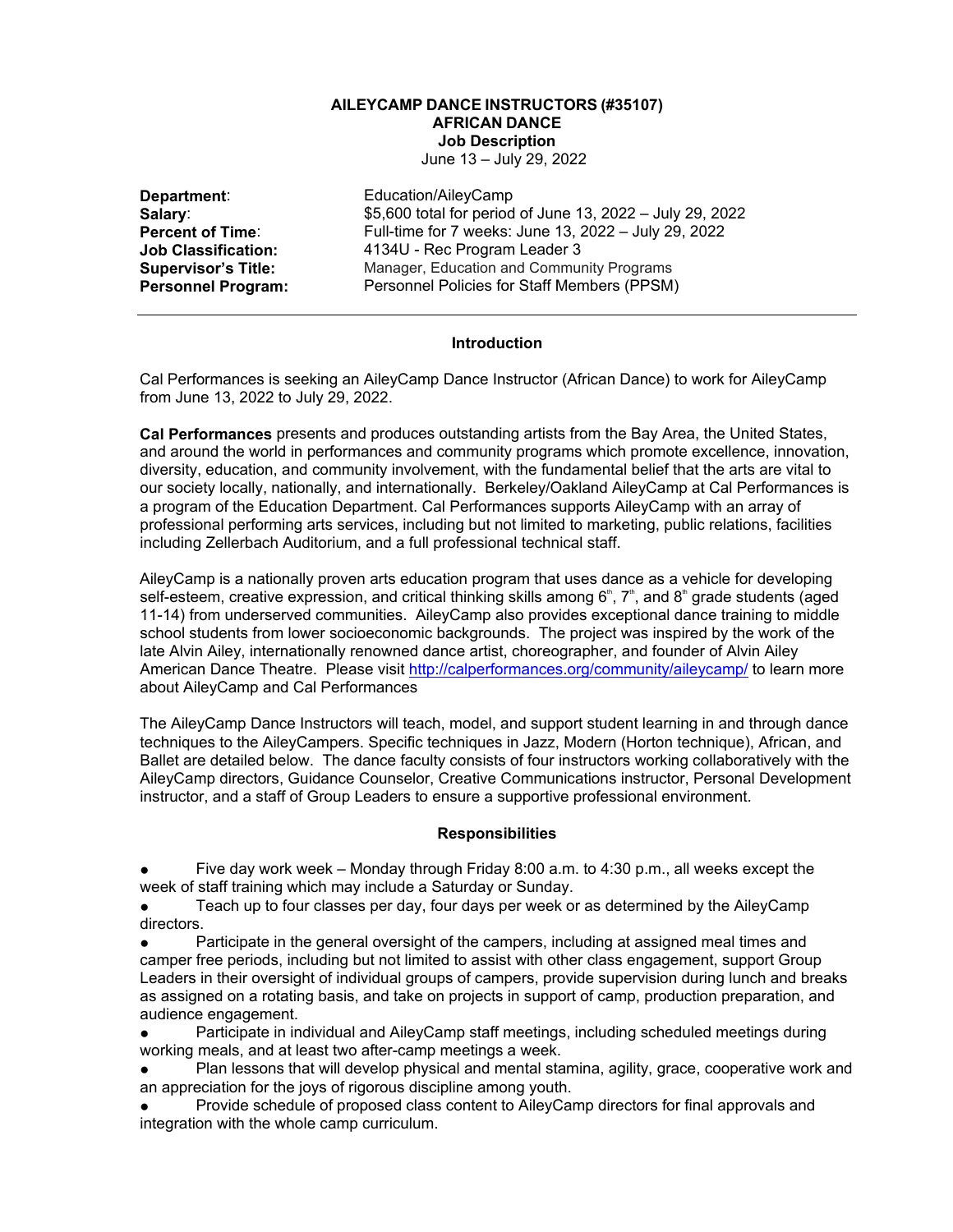Coordinate with Group Leaders to assess campers' individual needs, and support them in interventions to meet these needs.

Produce camper progress evaluations, documentation for Camp Anthology, and other materials celebrating the campers' experience.

Choreograph a camper presentation for the final performance.

# **Position Controls:**

The AileyCamp Dance Instructors report to the AileyCamp directors and will work with them to develop final showcase performances. They will work closely with the other AileyCamp Instructors, faculty and staff, contributing to an ensemble of adult mentors and providers to create a safe and holistic environment for the campers, their colleagues, and visitors. Incumbents operate with considerable independence within the parameters of the camp structure, with freedom to make daily decisions within the scope of University policies, Cal Performances mission and vision, program plans, and established needs of teaching and performance programs.

### *Required Qualifications:*

Requires prior experience as a professional dancer and dance instructor in Jazz, Modern (Horton technique), Ballet or at least one regional dance of Africa.

Demonstrated experience working with urban children from lower socioeconomic backgrounds, identified as having one or more of the following at-risk factors: living with a single parent or no parent; having a sibling who dropped out of school or became a school-age parent; having difficulty with the traditional school structure as determined by teacher observation; or having low self-esteem.

● Familiarity with and/or ability to be trained in and implement youth-centered learning frameworks.

Excellent leadership skills including an ability to command respect and motivate achievement while working effectively with young people, serving as a positive influence and model for disciplined practice, healthy personal habits, and respectful communication to campers and to your peers.

Excellent communication skills, both written and verbal.

● Excellent interpersonal skills, with the ability to relate well to diverse persons, and actively work as part of an ensemble with a shared mission to support campers and camp activities in whatever manner is needed.

Demonstrated ability to work under pressure and manage multiple tasks with competing deadlines in a self directed, prioritized and calm manner.

Flexibility to meet changing needs and priorities as they occur.

Excellent organizational and time management skills, cheerful collaborator, able and willing to take initiative to accomplish or support others in accomplishing tasks related to the successful and smooth operation of the camp.

- Must be able to successfully pass background check.
- Must comply with UC Berkeley's Covid-19 policies for employees.

# For African Dance:

Basic understanding of a region of Africa through teaching its culture, music and dances; and demonstrated success contributing to an ensemble work environment requiring willingness and ability to take on tasks outside the dance classroom.

# *Strongly Preferred Qualifications:*

Experience choreographing for youth of varying abilities.

Experience with the frameworks of youth development and youth-centered learning environments.

#### **Other Information:**

This is a temporary position with a start date of June 13, 2022 and an end date of July 29, 2022. Pay is \$5,600 total for period of June 13, 2022 – July 29, 2022.

The individual will be performing the required duties in person on campus. Completion of campusrequired COVID-19 training and testing (as applicable) for individuals working on campus is required.

# **To Apply:**